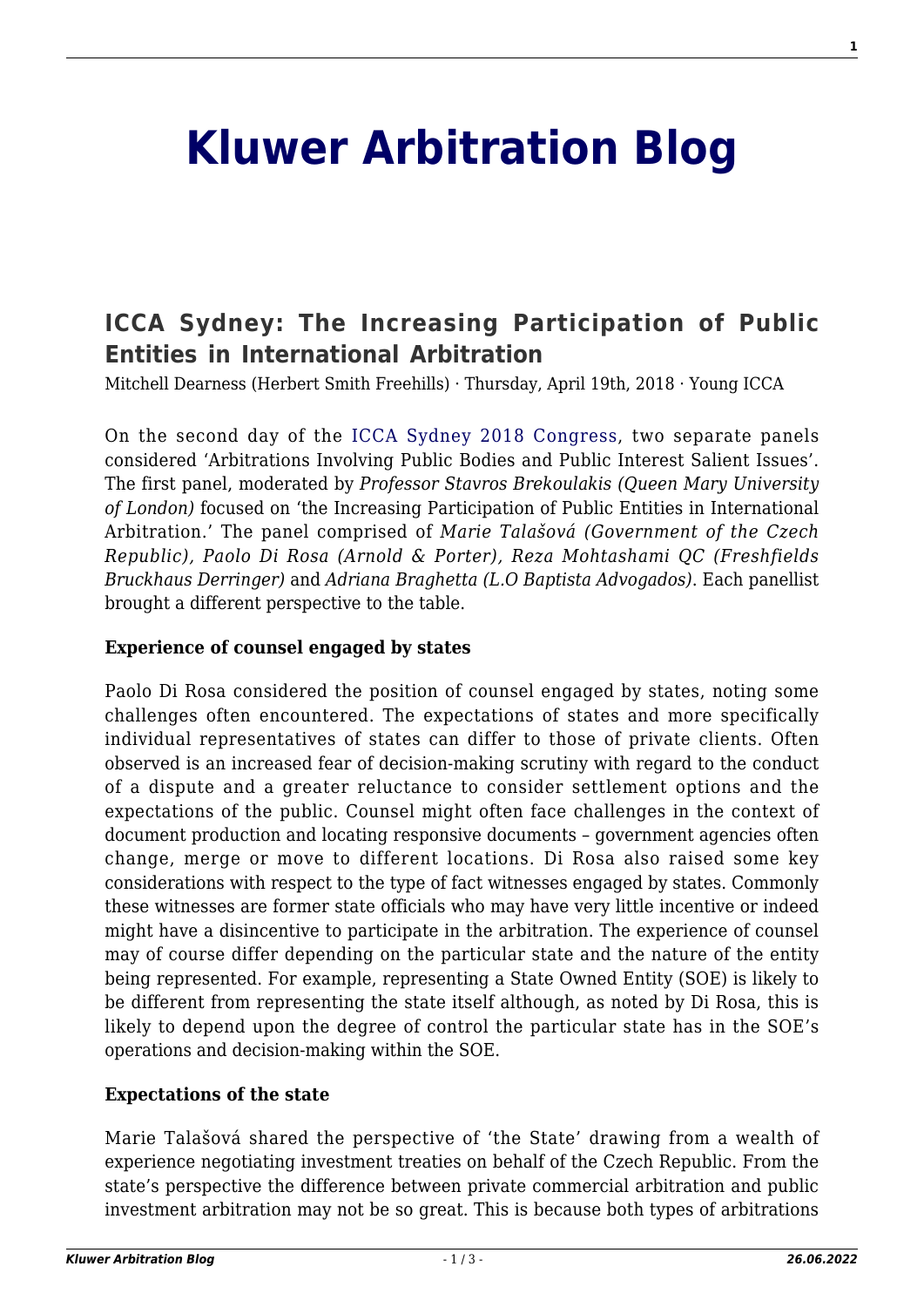often involve the same economic transactions and could be related to the measures taken by states. Furthermore, the public interest implications (including expenditure of tax payer money) are usually central to both types of arbitration proceedings. Talašová's paper (which has been co-authored with Jaroslav Kudrna) will, once formally published in the ICCA Congress Series No. 20 publication, provide an interesting case study on the ramifications of commercial and investment arbitrations on Central European states.

#### **Issues encountered by private parties**

Reza Mohtashami QC commented from the perspective of private parties engaged in arbitration proceedings against states. Mohtashami examined some key jurisdictional and practical challenges which arise uniquely in the public-private arbitration process. One such obstacle often encountered is jurisdictional challenges in the context of commercial arbitrations launched by states. Commonly these challenges are based on certain aspects of the state's internal domestic law. By way of example, Mohtashami refers to Article 139 of the Iranian Constitution, which makes the submission to arbitration of disputes involving state property conditional upon the approval of the Council of Ministers and notification to Parliament. Such objections rarely succeed often due to what is considered to be a 'substantive rule of arbitration' although it is always important for non-state parties to consider carefully the seat of the arbitration to limit the prospect of such a challenge succeeding.

### **Insights from Latin America**

Adriana Braghetta provided an insight from Latin America, which is of particular relevance given forecasted infrastructure development and associated public-private partnerships in the impact the region. Braghetta noted that local arbitration laws with Latin American states can differ, some are more pro-arbitration than others. Nevertheless, it can be observed that some domestic laws do in some instances impose conditions on arbitration which impact the conduct of arbitrations between states and private parties. Some conditions which arise within Latin American states include the need for the relevant arbitration institution to be registered as a public entity in the jurisdiction, restrictions on the language, place and applicable law of the arbitration and the liability for costs incurred in the arbitration.

#### **Key takeaway**

There will almost always be a tension between the interests of states and private parties with regard to the manner in which public-private and investor-state arbitrations ought to be conducted. As the panel has noted there can however be some divergence between the expectations of different states. Not every state is the same. It is however necessary for counsel for both states and private-parties to be alive to these expectations and also the types of legal issues which have a proven track-record of materialising in these types of proceedings.

## *To make sure you do not miss out on regular updates on the [Kluwer](http://arbitrationblog.kluwerarbitration.com/) [Arbitration Blog](http://arbitrationblog.kluwerarbitration.com/), please subscribe [here.](http://arbitrationblog.kluwerarbitration.com/newsletter/?email=&mailing_list_widget_submit=Subscribe)*